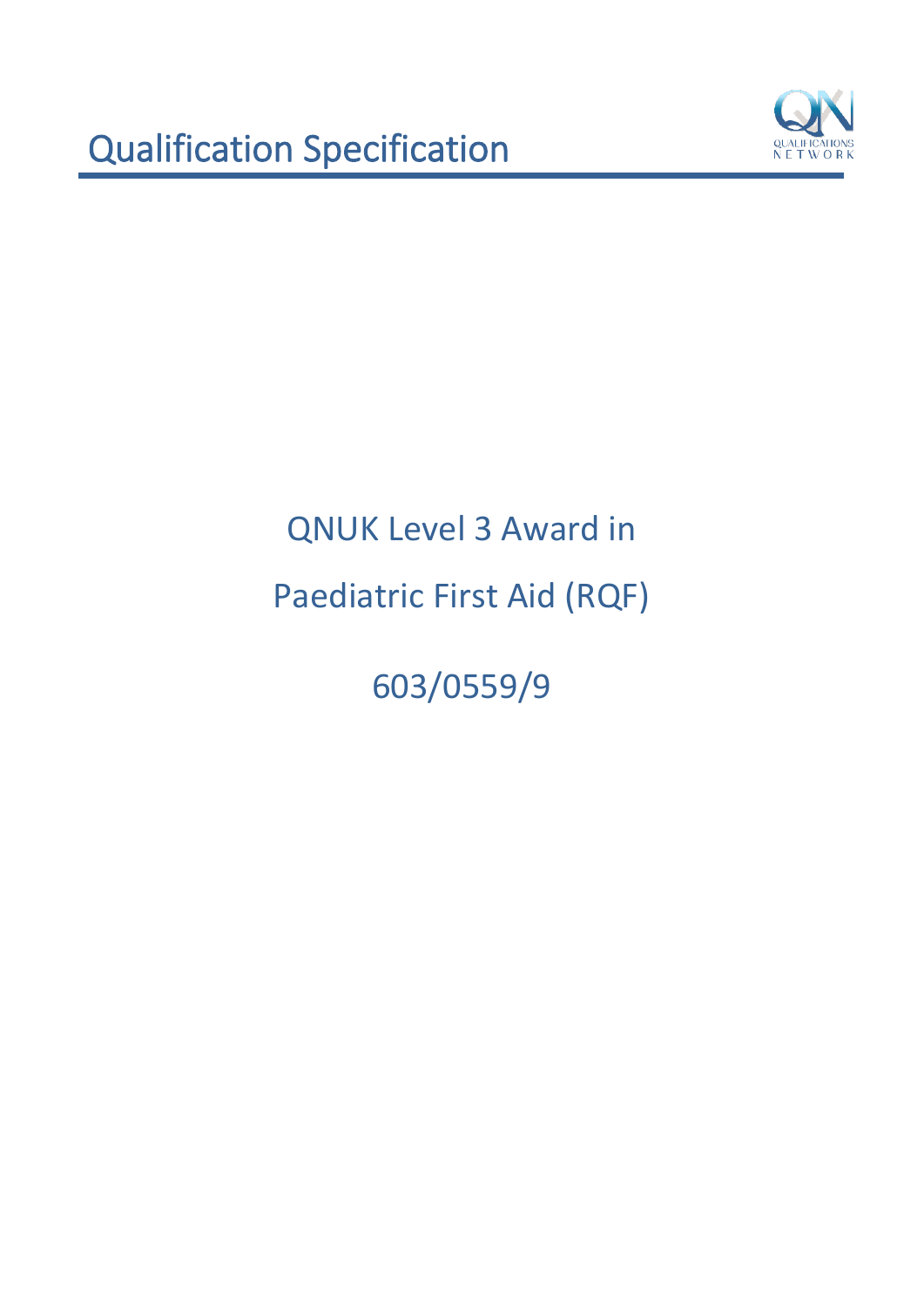

# **Contents**

| 1.    |  |
|-------|--|
| 2.    |  |
| 3.    |  |
| 4.    |  |
| 5.    |  |
| 6.    |  |
| 7.    |  |
| 8.    |  |
| 9.    |  |
| 10.   |  |
| 11.   |  |
|       |  |
|       |  |
| 13.1. |  |
| 13.2. |  |
| 13.3. |  |
| 13.4. |  |
|       |  |
|       |  |
| 15.1. |  |
| 15.2. |  |
|       |  |
|       |  |
|       |  |
|       |  |
|       |  |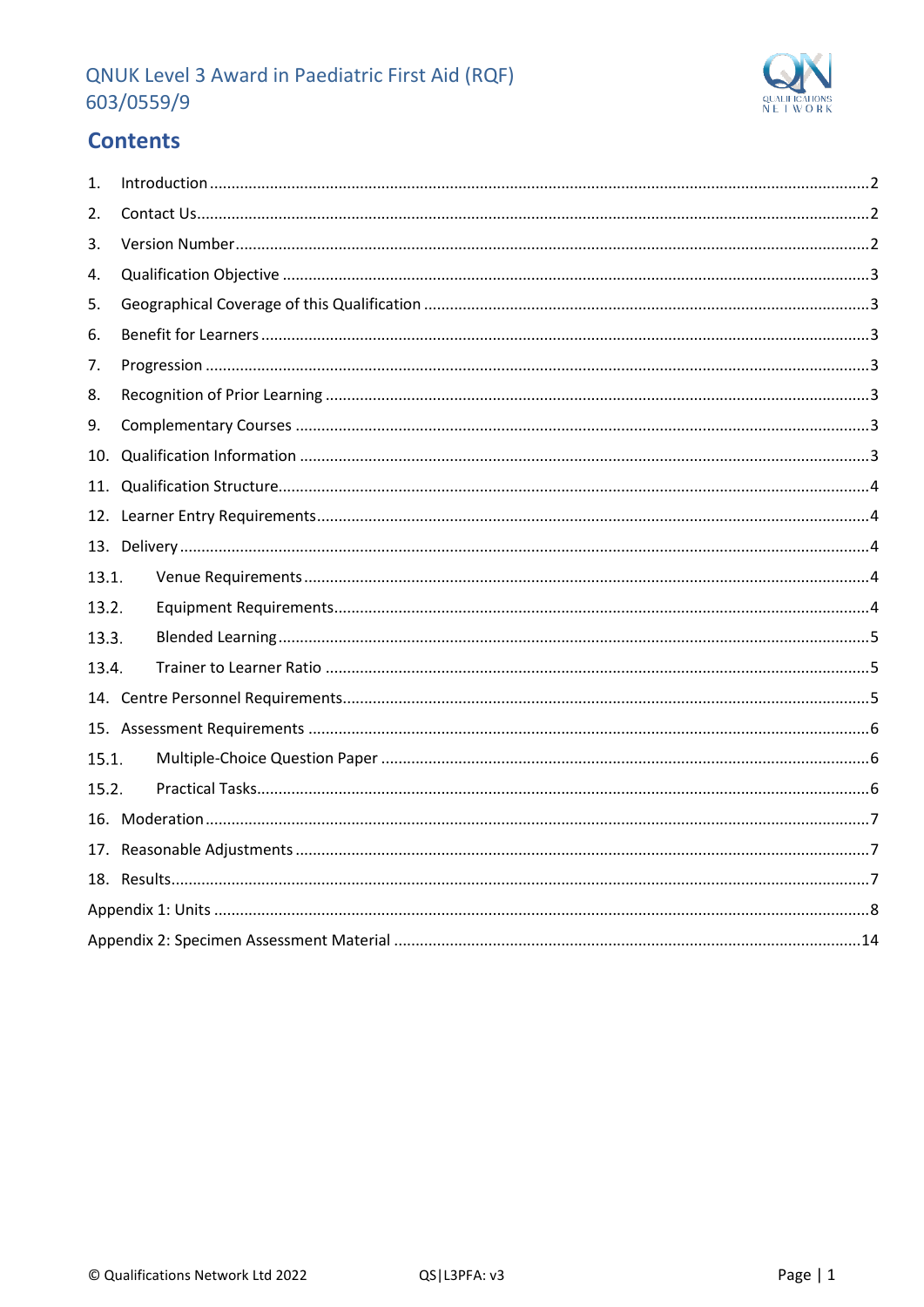

## <span id="page-2-0"></span>**1. Introduction**

Qualifications Network Limited (QNUK) is an Awarding Organisation recognised and regulated by the Office of Qualifications and Examinations (Ofqual) in England, the Council for Curriculum, Examinations and Assessment (CCEA) in Northern Ireland and Qualifications Wales.

This specification outlines key information required by users of the qualification to ensure they can make an informed decision about the suitability of the qualification they are taking or proposing to take for the purposes that they intend to use it.

## <span id="page-2-1"></span>**2. Contact Us**

Please get in touch if you need any advice or guidance with this qualification.

#### **Head Office:**

Qualifications Network First Floor Offices 86A Lancaster Road Enfield Middlesex EN2 0BX

Email: [centres@qnuk.org](mailto:CentreSupport@Qualifications-Network.co.uk) Tel: 020 3795 0559

# <span id="page-2-2"></span>**3. Version Number**

Centres should make sure they are using the most up to date document by checking the footer which will confirm the current version number.

Version 3: Dec 2021 – new qualification template applied

| Document owner          | <b>Qualifications Manager</b> |
|-------------------------|-------------------------------|
| Date last updated       | 20/12/2021                    |
| Next review             | 20/12/2023                    |
| <b>Status</b>           | Approved                      |
| Version                 | 3                             |
| Document control number | QS L3PFA                      |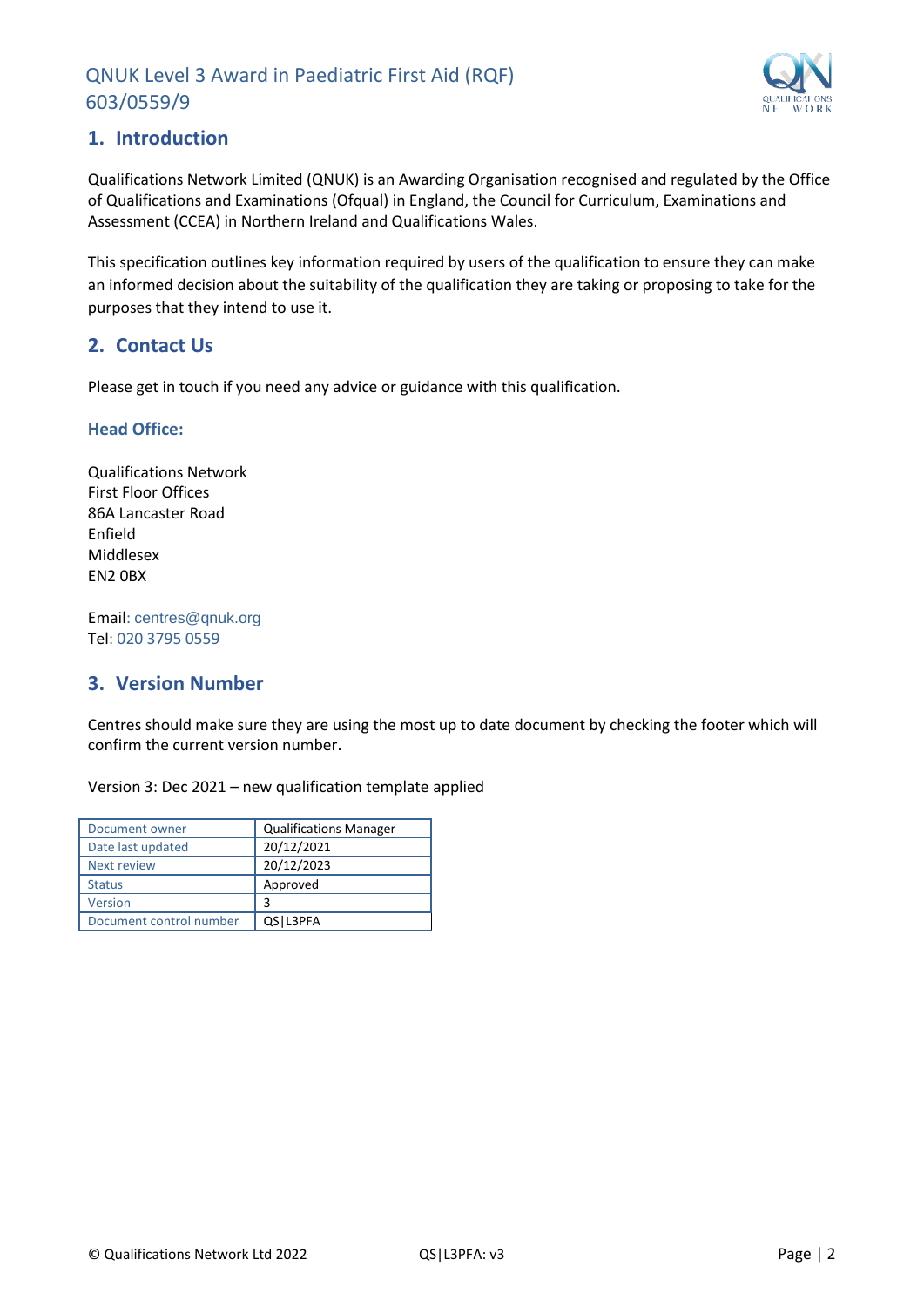

# <span id="page-3-0"></span>**4. Qualification Objective**

This qualification is aimed at those in employment or seeking to enter employment in an early year setting. The qualification develops the learner's skills, knowledge and understanding of a range of paediatric first aid situations and will support a role in an early year setting where performing paediatric first aid may be required. The qualification meets the requirements of the 'Statutory framework for the early years foundation stage: Setting the standards for learning, development and care for children from birth to five' (April 2017).

# <span id="page-3-1"></span>**5. Geographical Coverage of this Qualification**

This qualification is available in England, Wales and Northern Ireland.

## <span id="page-3-2"></span>**6. Benefit for Learners**

This qualification will provide learners with the skills, knowledge and understanding to support individuals in carrying out a paediatric first aid role in an early year setting.

## <span id="page-3-3"></span>**7. Progression**

Learners could progress to the:

- QNUK Level 3 Award in Responding to Anaphylactic Reactions (RQF)
- QNUK Level 3 Award in First Aid at Work (RQF)

## <span id="page-3-4"></span>**8. Recognition of Prior Learning**

QNUK would welcome requests for recognition of prior learning (RPL) where a learner is able to provide sufficient, reliable and valid evidence, such as having attended the QNU Level 3 Award in Emergency Paediatric First Aid (RQF) within the past 5 weeks. All assessments must be completed within 6 weeks of the first session.

## <span id="page-3-5"></span>**9. Complementary Courses**

This qualification may be offered as part of a combined first aid course alongside other workplace first aid qualifications such as the QNUK Level 3 Award in Forest School First Aid (RQF) or the QNUK Level 3 Award in Emergency First Aid at Work (RQF); additional learning time must be allowed for combined courses.

This qualification will complement any course, providing the learner with an additional skillset enhancing employability.

## <span id="page-3-6"></span>**10. Qualification Information**

| <b>Qualification Number (QN)</b>      | 603/0559/9                                         |
|---------------------------------------|----------------------------------------------------|
| <b>Learning Aim</b>                   | 60305599                                           |
| <b>Total Qualification Time (TQT)</b> | 16                                                 |
| <b>Guided Learning Hours (GLH)</b>    | 12                                                 |
| Credit value                          | $\overline{\mathcal{L}}$                           |
| Level                                 | 3                                                  |
| Validity                              | 3 years                                            |
| Assessment                            | Invigilated MCQ paper and observed practical tasks |
| Achieving the qualification           | Learners must achieve the two mandatory units      |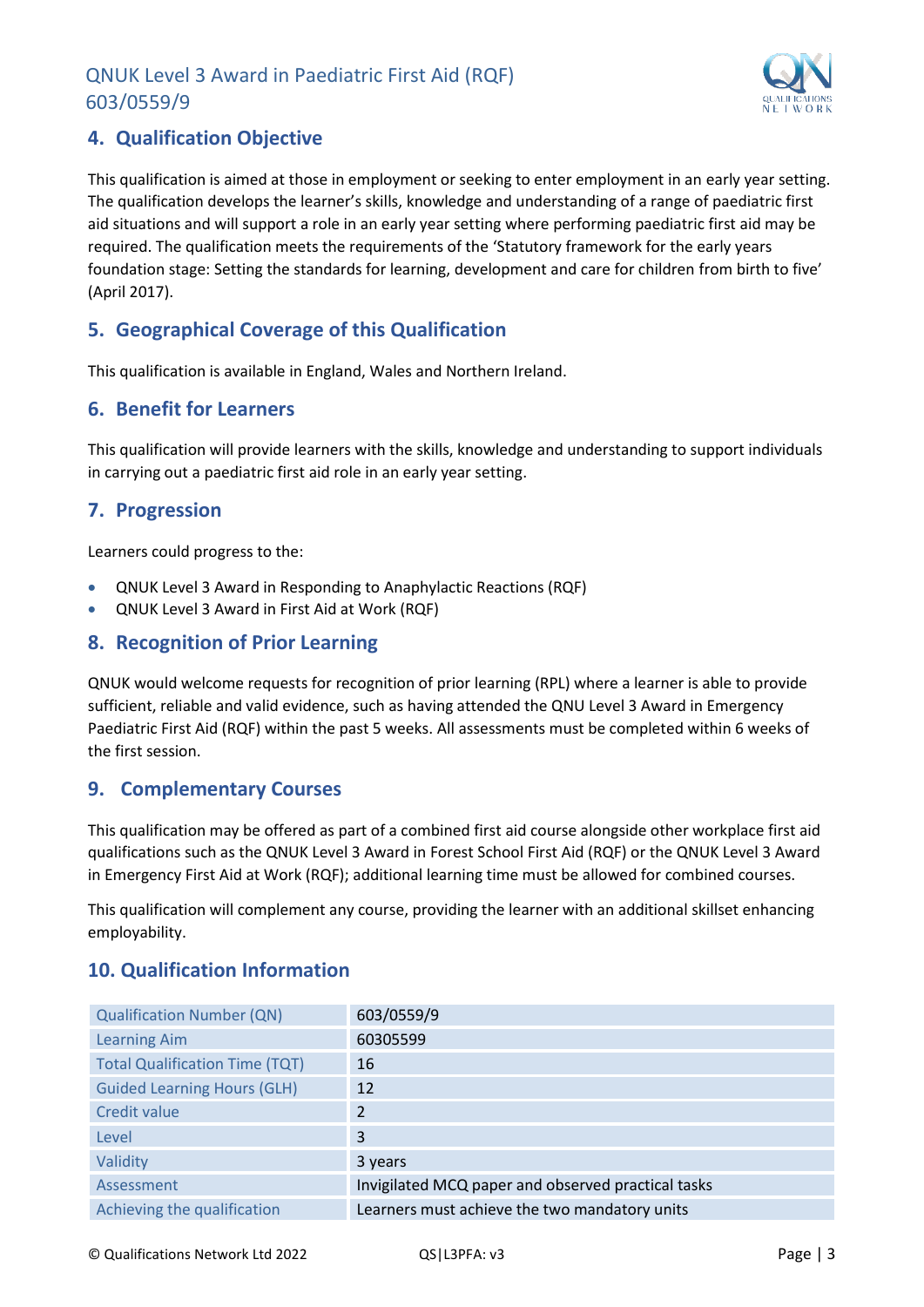

# <span id="page-4-0"></span>**11.Qualification Structure**

| <b>Unit Title</b><br>Unit No. |                                                       | Level | <b>Credit</b> | <b>GLH</b> |
|-------------------------------|-------------------------------------------------------|-------|---------------|------------|
| <b>Mandatory units</b>        |                                                       |       |               |            |
| R/615/2426                    | <b>Emergency Paediatric First Aid</b>                 |       |               | - 6        |
| L/615/2425                    | Managing Paediatric Illness, Injuries and Emergencies |       |               |            |

The learning outcomes for the qualification may be found in Appendix 1. The Assessment Guidance details the assessment criteria which are used to determine if a learner has met the requirements of the learning outcomes. Further depth of coverage is also provided in the Assessment Guidance.

# <span id="page-4-1"></span>**12. Learner Entry Requirements**

There are no specific recommended prior learning requirements for this qualification. Entry is at the discretion of the centre. This qualification is aimed at learners 16 years and over who are able to undertake the responsibilities of a paediatric first aider.

Learners aged under 16 may take the qualification; however, they should not be relied upon to be the sole paediatric first aider. This course is not recommended for learners under the age of 12 due to the physical nature of some of the assessment criteria.

Learners must demonstrate first aid procedures as part of their assessment, including providing CPR to a casualty on the floor. Therefore, learners must be physically capable of performing CPR on the floor.

Learners must have sufficient command of the English language to understand and undertake the recommended assessment methods for this qualification.

There are no other pre-requisites for this qualification. However, learners should be able to work at level 2 and above.

# <span id="page-4-2"></span>**13. Delivery**

This qualification is delivered in a face-to-face setting over a two-day period. Learners should complete the qualification within 6 weeks.

#### <span id="page-4-3"></span>**Venue Requirements**

The training venue should be suitable for learning and meet all relevant Health and Safety requirements.

#### <span id="page-4-4"></span>**Equipment Requirements**

Each centre offering this qualification should ensure the following are available:

- suitable presentation materials
- reference manual (Learners may be required to purchase these separately)
- suitable number of resuscitation manikins (one infant and one child manikin per four learners)
- suitable manikin disinfectant wipes
- suitable number of AED training devices (one unit per four learners)
- first aid kits containing a range of equipment including dressings and bandages as appropriate for the work environment
- a range of adrenaline auto injector training devices for anaphylaxis
- other first aid equipment as appropriate for the individual setting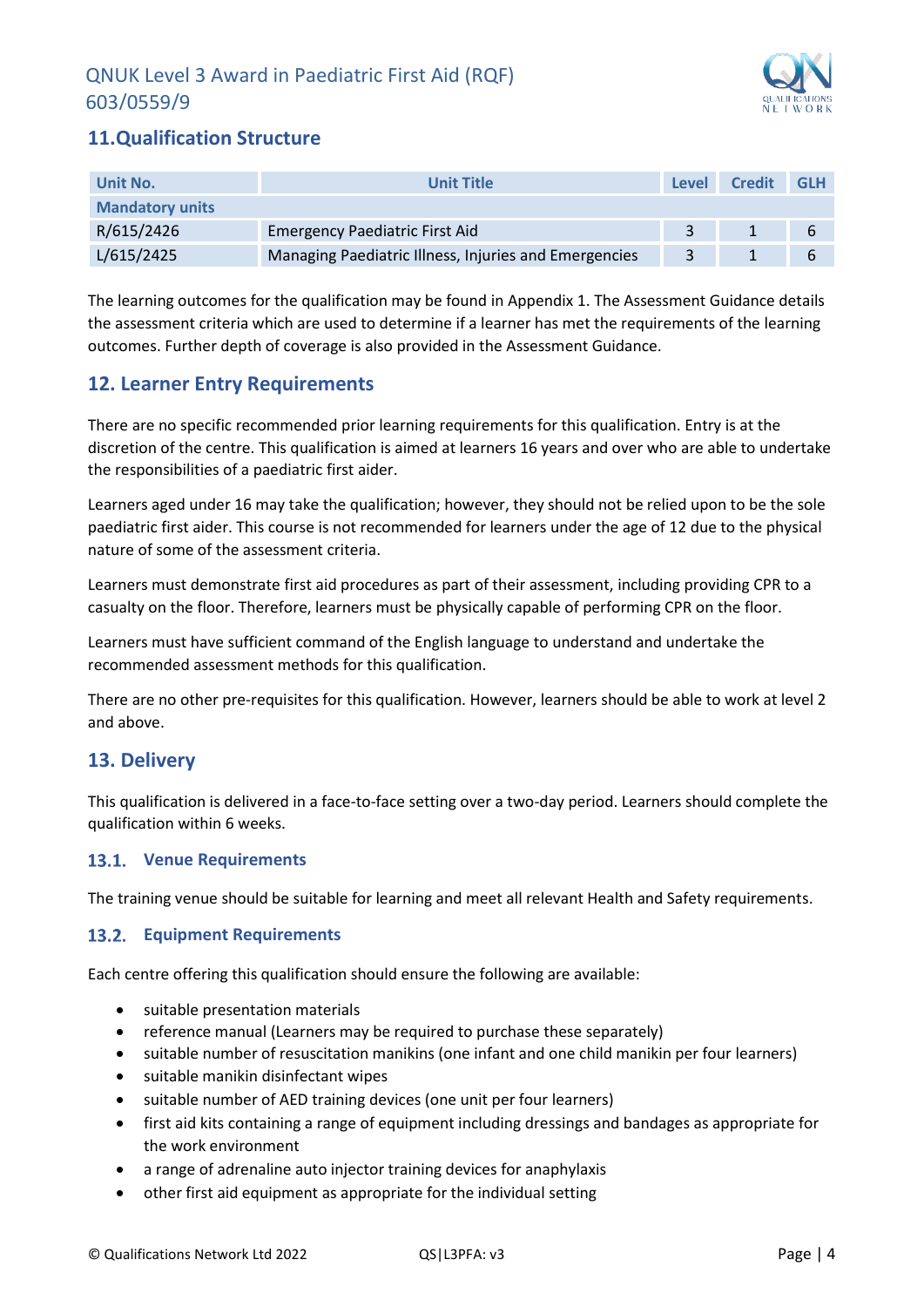

#### <span id="page-5-0"></span>**Blended Learning**

Blended learning is acceptable for this qualification provided suitable controls are in place to ensure learners complete all elements.

#### <span id="page-5-1"></span>**Trainer to Learner Ratio**

The maximum Trainer to learner ratio for this qualification is 1:12

# <span id="page-5-2"></span>**14. Centre Personnel Requirements**

This qualification is delivered by suitably qualified trainers.

All those who deliver and assess this qualification must:

- 1. Hold a current First Aid at Work Certificate (issued by an Ofqual/SQA/Welsh Government recognised Awarding Organisation/Body, a First aid at work issued by a Recognised Voluntary Aids Society; or
- 2. Hold a regulated Pre-hospital care course at level 3 or above; or
- 3. Hold a current Offshore First Aid Certificate issued by a HSE approved training provider *or*
- 4. Have a current registration as a Doctor with the General Medical Council (GMC). *Or*
- 5. Have a current registration as a Nurse with the Nursing and Midwifery Council (NMC). *Or*
- 6. Have a current registration as a Paramedic with the Health and Care Professions Council (HCPC).
- 7. Hold one of the following qualifications or their recognised equivalent:
	- a. Cert Ed/PGCE/B Ed/M Ed
	- b. CTLLS/DTLLS
	- c. PTLLS (12 credits)
	- d. Further and Adult Education Teacher's Certificate
	- e. IHCD Instructional Methods
	- f. IHCD Instructor Certificate
	- g. S/NVQ level 3 in training and development
	- h. S/NVQ level 4 in training and development
	- i. TQFE (Teaching Qualification for Further Education)
	- j. English National Board 998
	- k. Nursing mentorship qualifications
	- l. NOCN Tutor Assessor Award
	- m. Level 3 Award in Education and Training (QCF/RQF)
	- n. Level 4 Certificate in Education and Training (QCF/RQF)
	- o. Level 5 Diploma in Education and Training (QCF/RQF)
- 8. If none of the above teaching/assessing qualifications are held, delivery staff must hold both a teaching qualification AND assessing qualification from the list below
	- a. Accredited Qualifications based on the Learning and Development NOS 7 Facilitate Individual Learning and Development (Teaching)
	- b. Training Group A22, B22, C21, C23, C24 (Teaching)
	- c. SQA Accredited Planning and Delivering Learning Sessions to Groups (Teaching)
	- d. A1 (D32/33) Assess candidates using a range of methods (Assessing)
	- e. A2 (D32) Assess candidates' performance through observation (Assessing)
	- f. Regulated Qualifications based on the Learning and Development NOS 9 Assess Learner Achievement (Assessing)
	- g. SQA Accredited Learning and Development Unit 9DI Assess workplace competences using direct and indirect methods – replacing Units A1 and D32/33 (Assessing)
	- h. SQA Accredited Learning and Development Unit 9D Assess workplace competence using direct methods – replacing Units A2 and D32 (Assessing)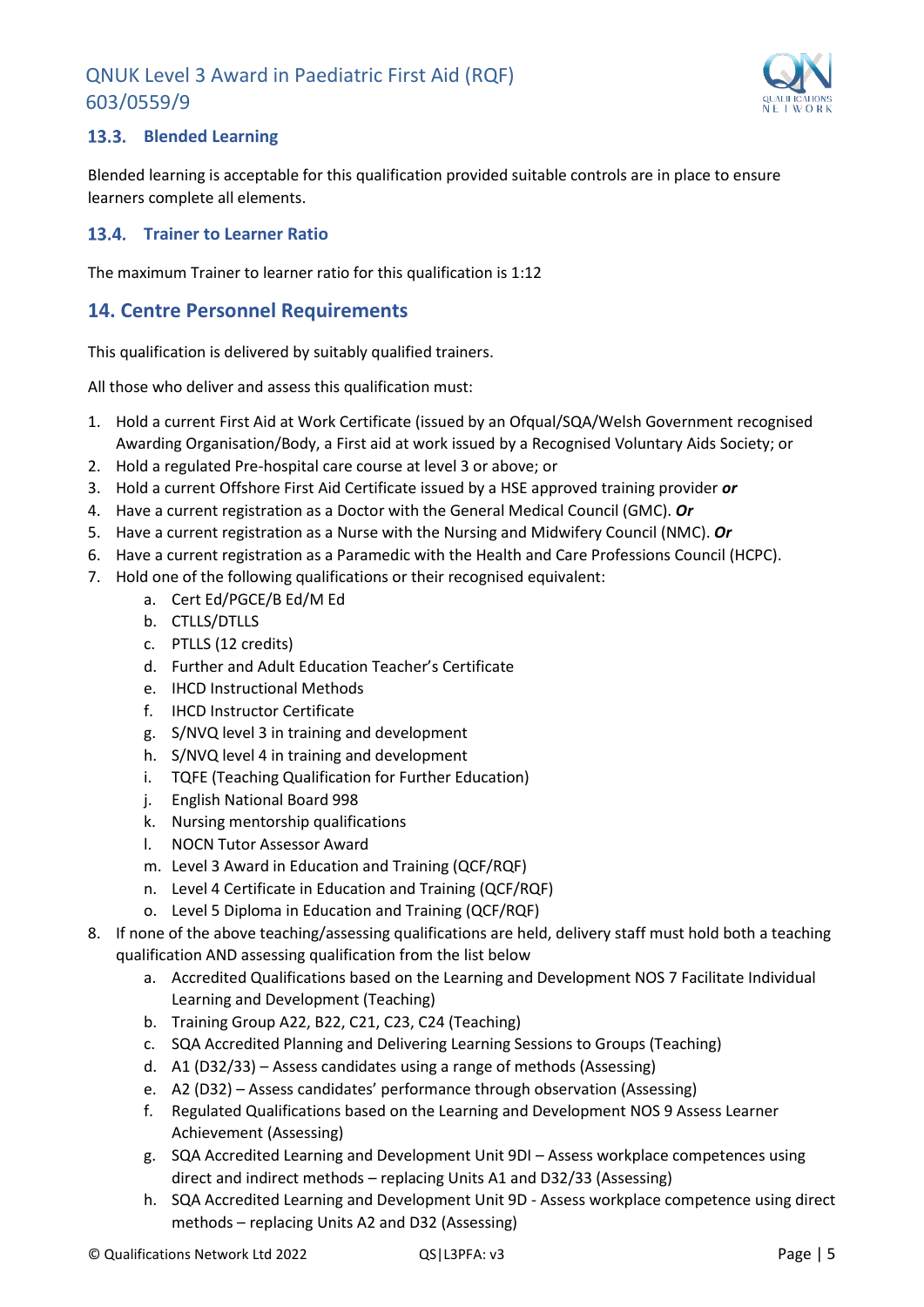

- i. SQA Carryout the Assessment Process (Assessing)
- j. Level 3 Award in Assessing Competence in the Work Environment (QCF/RQF) (Assessing)
- k. Level 3 Award in Assessing Vocationally Related Achievement (QCF/RQF) (Assessing)
- l. Level 3 Award in Understanding the Principles and Practices of Assessment (QCF/RQF) (Assessing)
- m. Level 3 Certificate in Assessing Vocational Achievement (QCF/RQF) (Assessing)
- n. Assessor/IQA CPD Day (Assessing)
- 9. Show current evidence of continuing professional development in teaching, assessment and the subject matter.

#### **Internal Quality Assurance Requirements**

Each centre must have access to a suitably qualified IQA. The IQA cannot verify the delivery or assessment of individual learners or cohorts of learners where the IQA has been involved in the delivery or assessment of the qualification for those learners.

All those who are involved with the quality assurance of this qualification **internally** must:

- 1. have up-to-date working knowledge and experience of best practice in assessment and quality assurance;
- 2. meet the delivery staff requirements for this qualification:
- 3. hold one of the following internal quality assurance qualifications or their recognised equivalent:
	- a. Level 4 Award in Internal Quality Assurance of Assessment Processes and Practice (QCF/RQF); or
	- b. Level 4 Certificate in Leading the Internal Quality Assurance of Assessment Processes and Practice (QCF/RQF); or
	- c. V1 Conduct internal quality assurance of the assessment process; or
	- d. D34 Internally verify the assessment process; or
	- e. Have completed a 7-hour assessor and IQA CPD training with an awarding organisation, and
- 4. show current evidence of continuing professional development in assessment, quality assurance and the subject matter.

# <span id="page-6-0"></span>**15. Assessment Requirements**

Learners are assessed for this qualification through:

#### <span id="page-6-1"></span>**Multiple-Choice Question Paper**

The MCQ paper will be taken under examination conditions, i.e. learners will sit a minimum of 1.25 metres apart, will not confer during the examination and no electronic devices (such as mobile phones) or books, including dictionaries, will be permitted.

| Language of assessment | English     |
|------------------------|-------------|
| <b>Duration</b>        | 60 minutes  |
| Pass mark              | 70% (28/40) |
| Grading                | Pass/Fail   |

Example MCQs are included at Appendix 2.

#### <span id="page-6-2"></span>15.2. Practical Tasks

Learners are assessed completing several practical paediatric first aid tasks.

Language of assessment English

© Qualifications Network Ltd 2022 QS|L3PFA: v3 Page | 6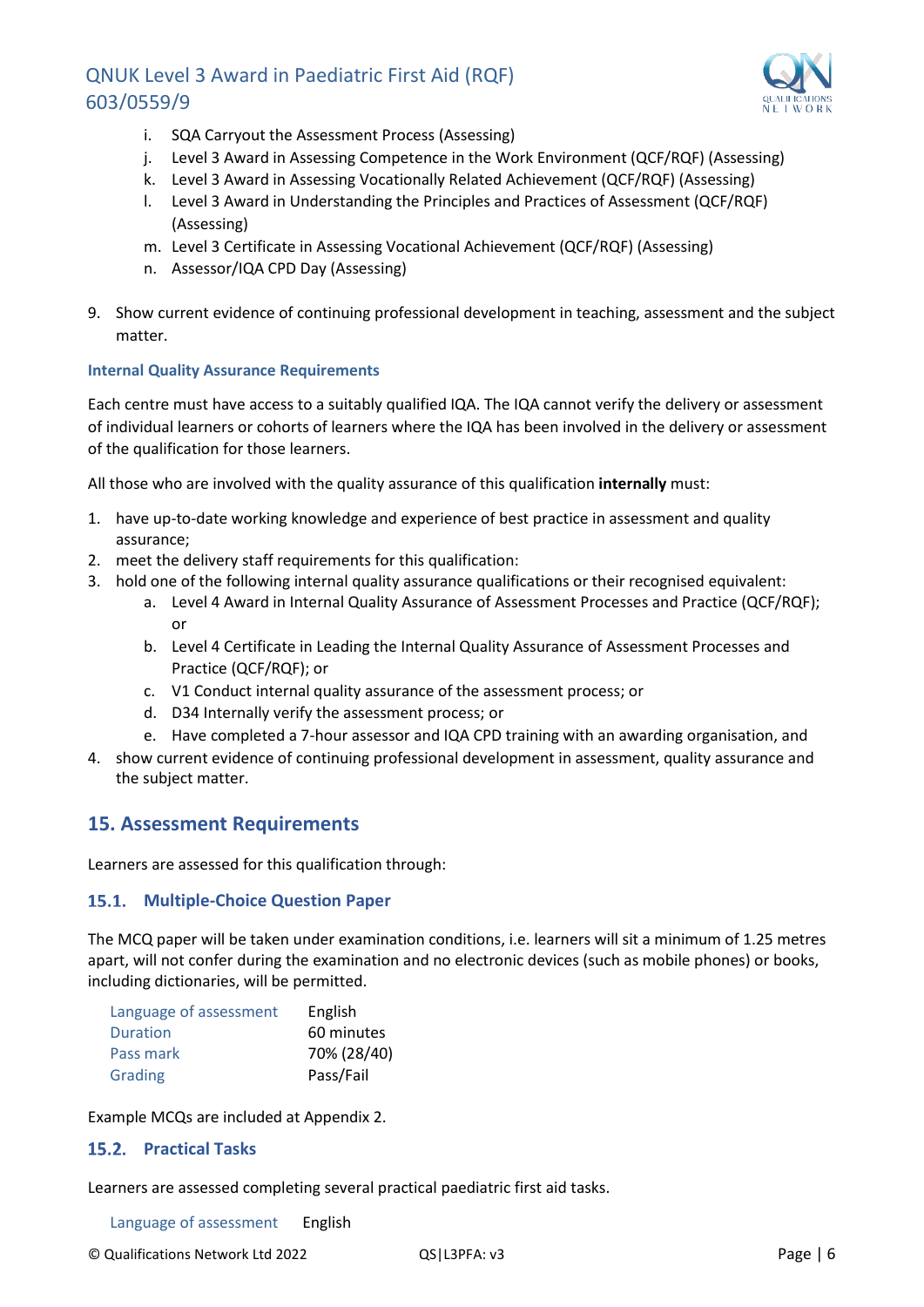

| As required |
|-------------|
| 100%        |
| Pass/Fail   |
|             |

## <span id="page-7-0"></span>**16. Moderation**

The level of external moderation required for this qualification will be risk based and in line with the Centre Assessment Standards Scrutiny Strategy applicable to this qualification.

There may be situations within the centre devised assessment methodology that require observations, in these situations QNUK EQA Department will also require to conduct verification visits to ensure the accuracy and consistency of assessment decisions.

QNUK EQA Department will advise the centre of the required levels of moderation/verification to anticipate for this qualification upon centre approval for delivery.

# <span id="page-7-1"></span>**17.Reasonable Adjustments**

Learners are required to complete the assessments in a manner appropriate to the purpose of the qualification.

The qualification requires learners to be able to perform relevant practical Paediatric first aid tasks during the summative assessment, some of which may be on the floor. This is a mandatory requirement for all learners to be able to demonstrate these activities and no adjustments or considerations can be made for this.

The prescribed assessment methods for this qualification should not unfairly disadvantage learners who would otherwise be able to demonstrate competence in line with the purpose of the qualification. Learners should contact their centre to discuss reasonable adjustment if they feel the prescribed assessment methods would disadvantage them.

# <span id="page-7-2"></span>**18. Results**

The centre is required to submit learner results within 10 working days of assessment to Qualifications Network UK for moderation. We will issue verified results and appropriate certification to the approved centre within 7 working days of receiving the results. Centres will forward results and/or certificates to learners, who can expect to receive them within 20 working days of taking the assessment. If learners have not received results and/or certificates within 25 working days, they should contact the centre in the first instance.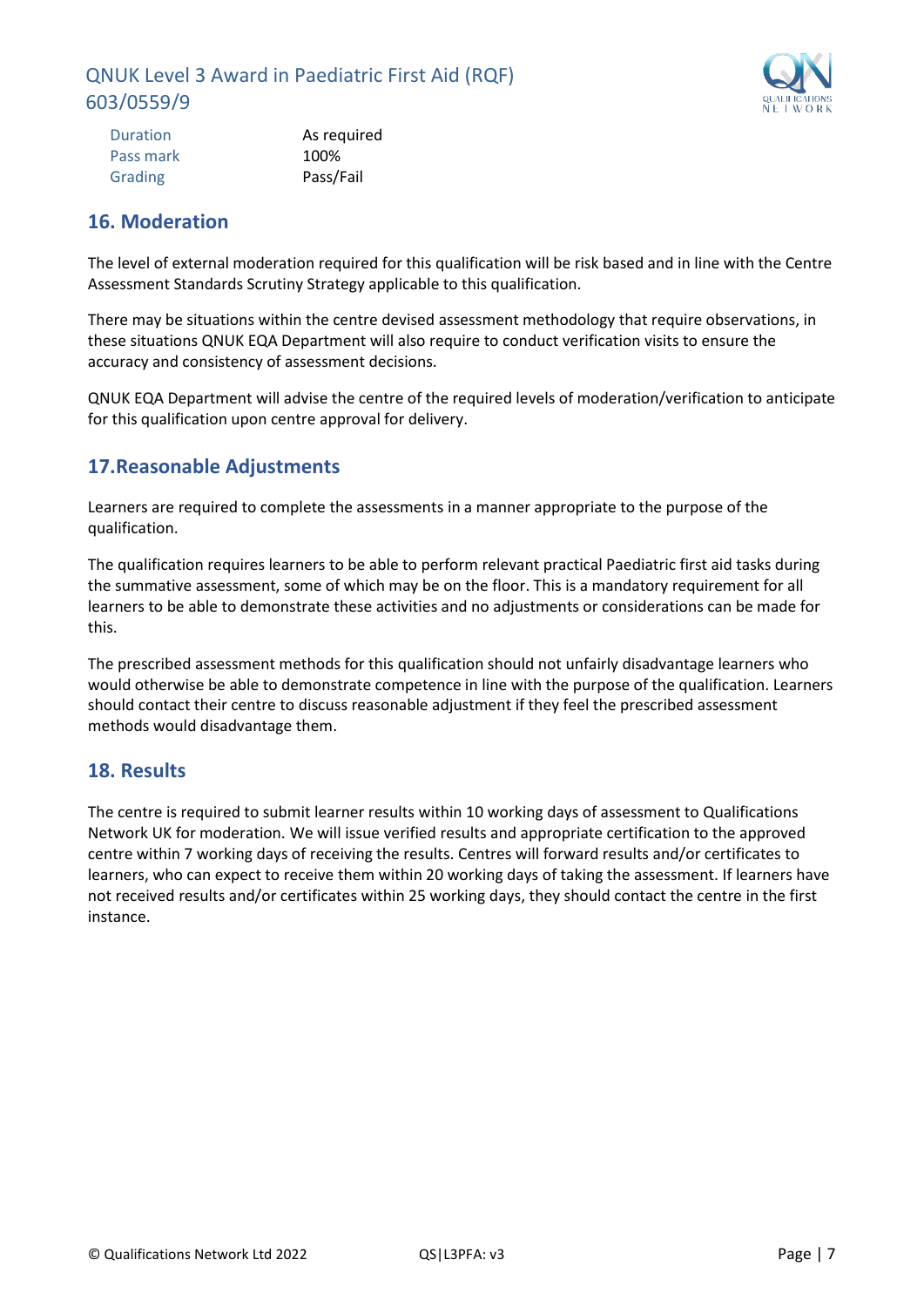

## <span id="page-8-0"></span>**Appendix 1: Units**

#### **Unit 1 Emergency Paediatric First Aid (R/615/2426)**

#### **Unit Summary**

The learner will develop the skills, knowledge and understanding to deal effectively with a range of emergencies in an early year setting requiring paediatric first aid.

| 1. The learner will: Understand the role and responsibilities of the paediatric first aider |                                                                                                                                                                                                                                                                                                                                                                                                                  |                                    |
|---------------------------------------------------------------------------------------------|------------------------------------------------------------------------------------------------------------------------------------------------------------------------------------------------------------------------------------------------------------------------------------------------------------------------------------------------------------------------------------------------------------------|------------------------------------|
|                                                                                             | <b>Assessment Guidance</b>                                                                                                                                                                                                                                                                                                                                                                                       | <b>Types of</b><br><b>Evidence</b> |
| 1.1                                                                                         | The learner must identify the role and responsibilities of a paediatric first aider<br>including preventing cross infection; the need for recording incidents and actions;<br>safe use of available equipment; assessing an incident; summoning assistance;<br>prioritising treatment; dealing with post incident stress; contents of a paediatric<br>first aid box.                                             | MCQ.                               |
| 1.2                                                                                         | The learner must identify how to minimise the risk of infection to self and others<br>including importance of handwashing; using sterile equipment; using equipment<br>correctly; correct disposal of used, disposable first aid equipment; the term 'others'<br>relates to the infant or child receiving first aid, work colleagues, parents, carers,<br>other people within the infant or child's environment. | MCQ                                |
| 1.3                                                                                         | The learner must identify differences between an infant and a child for the<br>purposes of first aid treatment including the age ranges of infants and children.                                                                                                                                                                                                                                                 | <b>MCQ</b>                         |

| 2. The learner will: Be able to assess an emergency situation safely |                                                                                                                                                                                              |                                    |
|----------------------------------------------------------------------|----------------------------------------------------------------------------------------------------------------------------------------------------------------------------------------------|------------------------------------|
| <b>Assessment Guidance</b>                                           |                                                                                                                                                                                              | <b>Types of</b><br><b>Evidence</b> |
| 2.1                                                                  | The learner must conduct a scene survey showing an awareness of the<br>environment, other hazards, bystanders and available first aid equipment.                                             | Observation                        |
| 2.2                                                                  | The learner must conduct a primary survey on an infant and a child including<br>Danger, Response, Airway, Breathing; recognise differences in a primary survey for<br>an infant and a child. | Observation                        |
| 2.3                                                                  | The learner must summon appropriate assistance when necessary including the<br>type of assistance required on completion of the primary survey, i.e. bystander or<br>emergency services.     | Observation                        |

| 3. The learner will: Be able to provide first aid for an infant and a child who is unresponsive |                                                                                                                                                                                                                                                                       |                                    |
|-------------------------------------------------------------------------------------------------|-----------------------------------------------------------------------------------------------------------------------------------------------------------------------------------------------------------------------------------------------------------------------|------------------------------------|
| <b>Assessment Guidance</b>                                                                      |                                                                                                                                                                                                                                                                       | <b>Types of</b><br><b>Evidence</b> |
| 3.1                                                                                             | The learner must identify when to administer Cardiopulmonary Resuscitation<br>(CPR) to an infant and a child differentiating between casualties who require<br>resuscitation and those who should be placed in the recovery position; to be aware<br>of agonal gasps. | Observation                        |
| 3.2                                                                                             | The learner must demonstrate CPR using an infant and a child manikin in<br>accordance with current Resuscitation Council (UK) guidelines; use of an AED<br>including the placement of pads and following of AED instructions.                                         | Observation                        |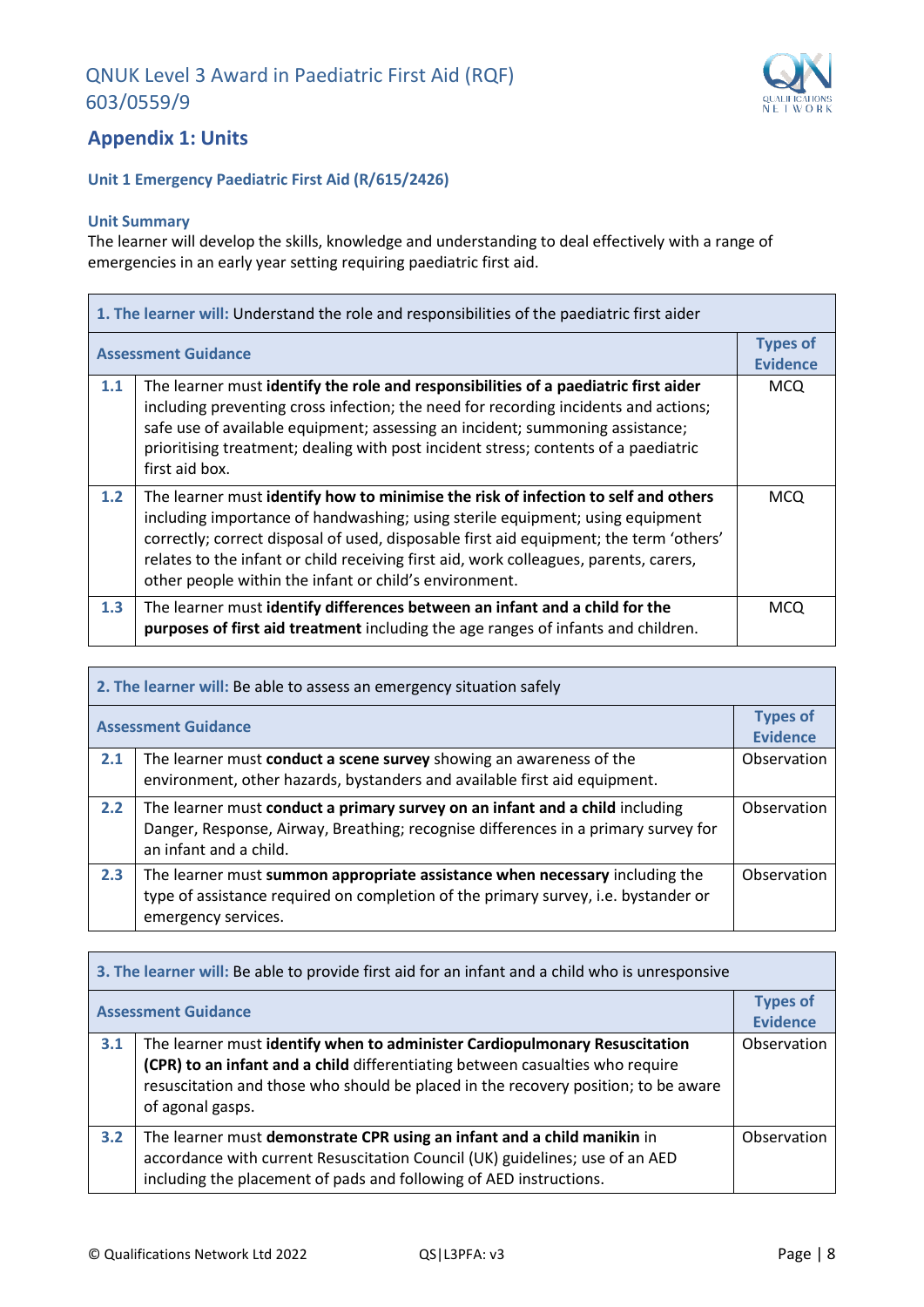

| 3.3 | The learner must identify when to place an infant or a child into the recovery<br>position differentiating between casualties who require resuscitation and those<br>who should be placed into the recovery position.                                                                                                                                                                     | <b>MCQ</b>  |
|-----|-------------------------------------------------------------------------------------------------------------------------------------------------------------------------------------------------------------------------------------------------------------------------------------------------------------------------------------------------------------------------------------------|-------------|
| 3.4 | The learner must demonstrate how to place an infant and a child into the<br>recovery position in accordance with current Resuscitation Council (UK) guidelines;<br>positions must include standard recovery position for a child and a modified<br>position for an infant.                                                                                                                | Observation |
| 3.5 | The learner must demonstrate continual monitoring of breathing for an infant and<br>a child whilst they are in the recovery position and be aware of the importance of<br>monitoring breathing; monitoring response levels, skin tone and pulse.                                                                                                                                          | Observation |
| 3.6 | The learner must identify how to administer first aid to an infant or a child who is<br>experiencing a seizure including assistance should be in accordance with current<br>first aid practice; when to seek help; positioning of casualty; actions to be taken;<br>importance of timing the seizure; what not to do; awareness that a seizure is a<br>possible sign of a cardiac arrest. | <b>MCQ</b>  |

| 4. The learner will: Be able to provide first aid for an infant and a child who is choking |                                                                                                                                                                                                                                                                                                                                                                                  |                                    |
|--------------------------------------------------------------------------------------------|----------------------------------------------------------------------------------------------------------------------------------------------------------------------------------------------------------------------------------------------------------------------------------------------------------------------------------------------------------------------------------|------------------------------------|
| <b>Assessment Guidance</b>                                                                 |                                                                                                                                                                                                                                                                                                                                                                                  | <b>Types of</b><br><b>Evidence</b> |
| 4.1                                                                                        | The learner must identify when choking is mild and severe including the<br>recognition features of a mild and severe obstruction of the airway in both an<br>infant and a child.                                                                                                                                                                                                 | <b>MCQ</b>                         |
| 4.2                                                                                        | The learner must demonstrate how to administer first aid to an infant and a child<br>who is choking following the treatment protocol for choking casualties in<br>accordance with current Resuscitation Council (UK) guidelines; both mild and<br>severe obstruction; treatment for a conscious and unconscious choking casualty;<br>does not include use of mechanical devices. | Observation                        |

| 5. The learner will: Be able to provide first aid for an infant and a child with external bleeding |                                                                                                                                                                                                                                                                                                 |                                    |
|----------------------------------------------------------------------------------------------------|-------------------------------------------------------------------------------------------------------------------------------------------------------------------------------------------------------------------------------------------------------------------------------------------------|------------------------------------|
| <b>Assessment Guidance</b>                                                                         |                                                                                                                                                                                                                                                                                                 | <b>Types of</b><br><b>Evidence</b> |
| 5.1                                                                                                | The learner must identify the severity of external bleeding for an infant and a<br>child and the characteristics of capillary, venous and arterial bleeding.                                                                                                                                    | <b>MCQ</b>                         |
| 5.2                                                                                                | The learner must demonstrate how to administer first aid to an infant or a child<br>with external bleeding managing a casualty with a bleed; dressing common<br>wounds to the head, arm, hand and leg; does not include the use of manufactured<br>tourniquets or haemostatic dressings/agents. | Observation                        |

| 6. The learner will: Know how to provide first aid to an infant and a child who is suffering from shock |                                                                                                                                                                                                                                                                                                                                  |                                    |
|---------------------------------------------------------------------------------------------------------|----------------------------------------------------------------------------------------------------------------------------------------------------------------------------------------------------------------------------------------------------------------------------------------------------------------------------------|------------------------------------|
|                                                                                                         | <b>Assessment Guidance</b>                                                                                                                                                                                                                                                                                                       | <b>Types of</b><br><b>Evidence</b> |
| 6.1                                                                                                     | The learner must recognise when an infant or a child is suffering from shock<br>identifying the common recognition features of a casualty in hypovolaemic shock.                                                                                                                                                                 | <b>MCQ</b>                         |
| 6.2                                                                                                     | The learner must identify how to administer first aid to an infant or a child who is<br>suffering from shock following the recommended first aid treatment for<br>hypovolaemic shock including position of the casualty; keeping them warm; nil by<br>mouth; moisten their lips; reassure them; refer to the emergency services. | <b>MCQ</b>                         |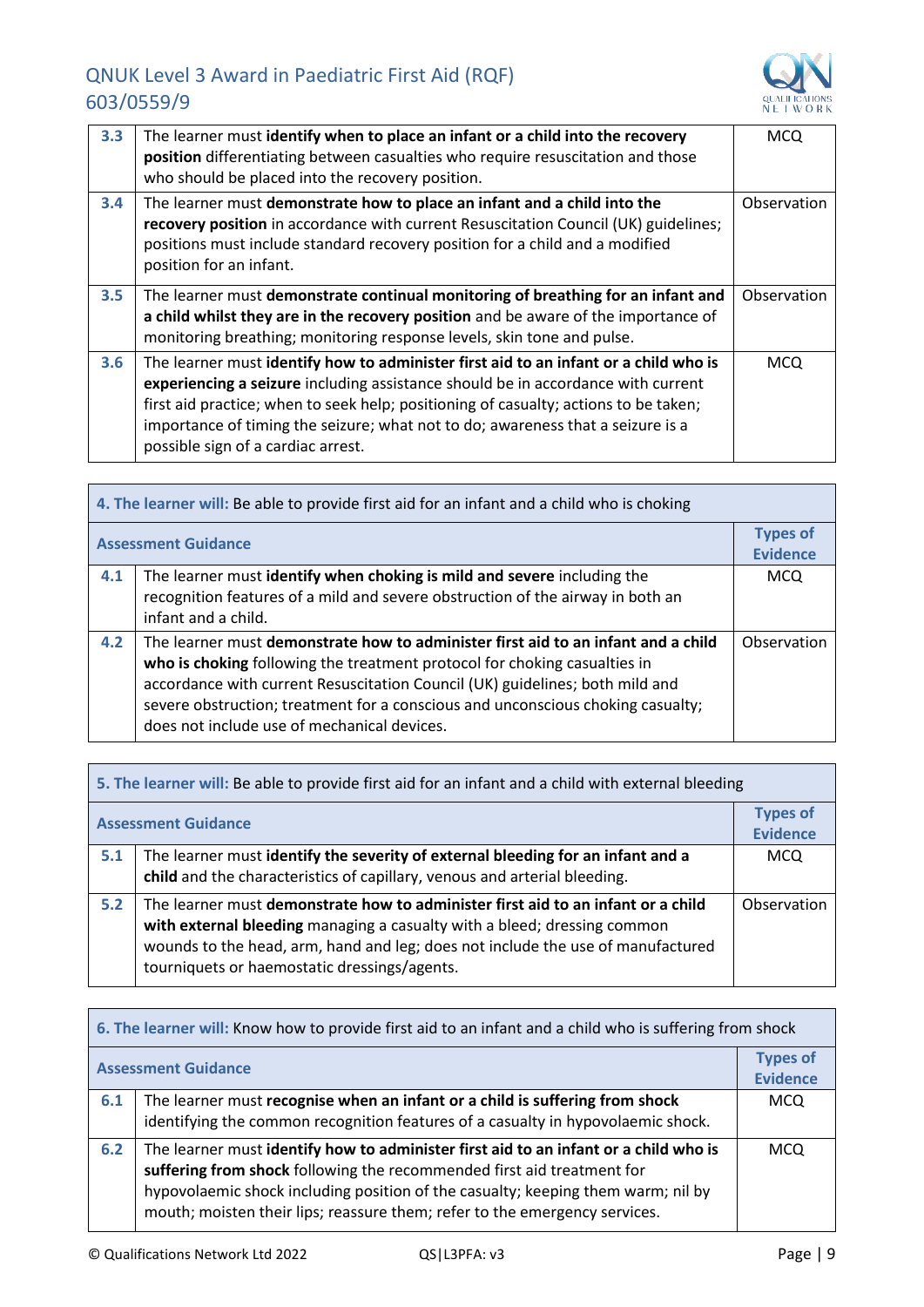

| 7. The learner will: Know how to administer first aid to an infant and a child with bites, stings and minor |                                                                                   |                                    |
|-------------------------------------------------------------------------------------------------------------|-----------------------------------------------------------------------------------|------------------------------------|
| injuries                                                                                                    |                                                                                   |                                    |
| <b>Assessment Guidance</b>                                                                                  |                                                                                   | <b>Types of</b><br><b>Evidence</b> |
| 7.1                                                                                                         | The learner must identify how to administer first aid for:                        | <b>MCQ</b>                         |
|                                                                                                             | <b>Bites</b><br>۰                                                                 |                                    |
|                                                                                                             | <b>Stings</b><br>$\bullet$                                                        |                                    |
|                                                                                                             | <b>Small cuts</b><br>$\bullet$                                                    |                                    |
|                                                                                                             | Grazes<br>$\bullet$                                                               |                                    |
|                                                                                                             | <b>Bumps and bruises</b>                                                          |                                    |
|                                                                                                             | <b>Small splinters</b>                                                            |                                    |
|                                                                                                             | Nose bleeds<br>۰                                                                  |                                    |
|                                                                                                             | in accordance with current first aid practice, bites to include human and animal; |                                    |
|                                                                                                             | stings are limited to bees and wasps.                                             |                                    |
|                                                                                                             |                                                                                   |                                    |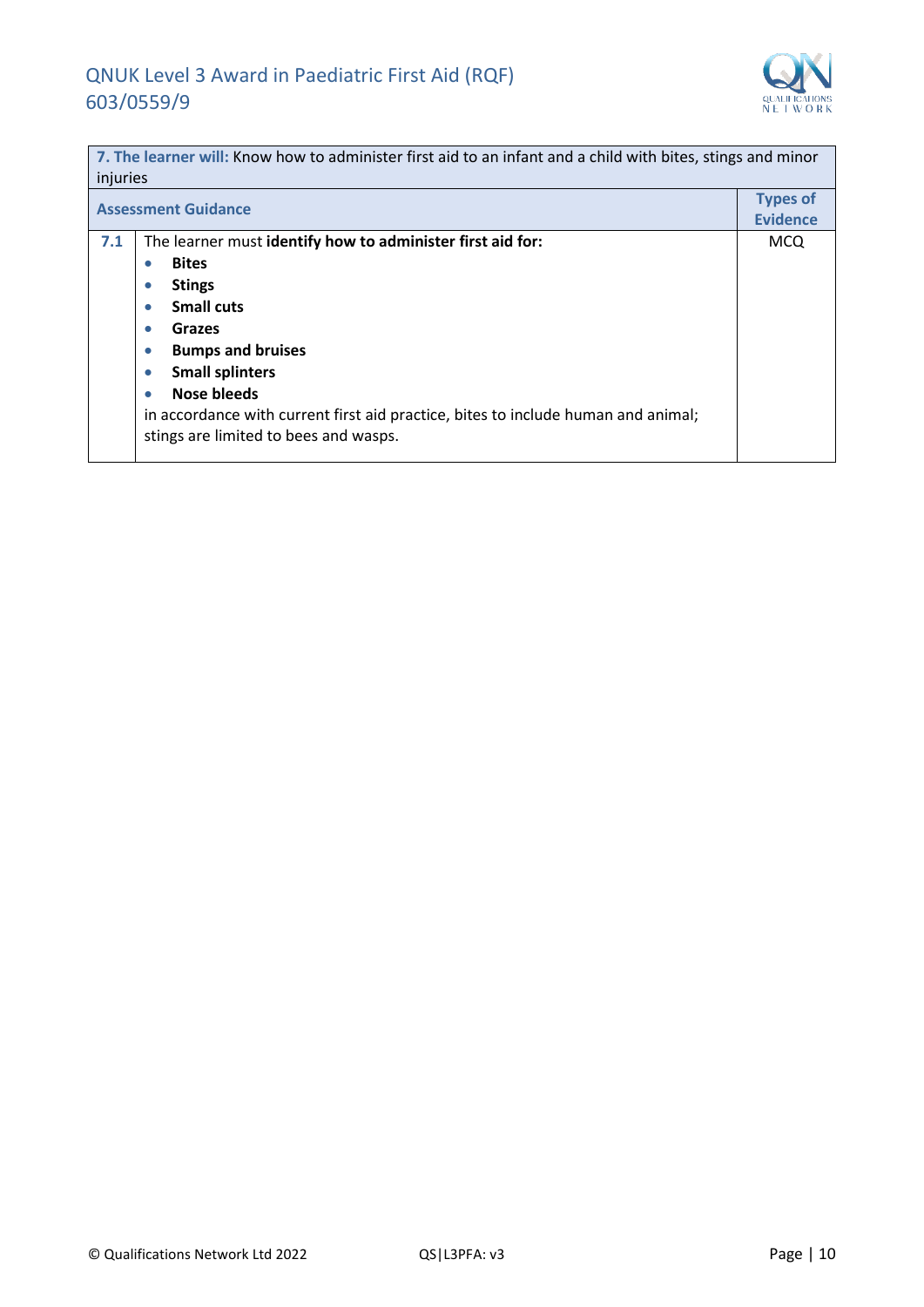

#### **Unit 2 Managing Paediatric Illness, Injury and Emergencies (L/615/2425)**

#### **Unit Summary**

The learner will develop the skills, knowledge and understanding to deal effectively with a range of advanced emergencies in an Early Years setting requiring paediatric first aid.

| 1. The learner will: Be able to provide first aid to an infant or a child with suspected injuries to bones,<br>muscles and joints |                                                                                                                                                                                                                                                                                                                                            |                                    |
|-----------------------------------------------------------------------------------------------------------------------------------|--------------------------------------------------------------------------------------------------------------------------------------------------------------------------------------------------------------------------------------------------------------------------------------------------------------------------------------------|------------------------------------|
| <b>Assessment Guidance</b>                                                                                                        |                                                                                                                                                                                                                                                                                                                                            | <b>Types of</b><br><b>Evidence</b> |
| 1.1                                                                                                                               | The learner must recognise a suspected fracture or dislocation; sprain or strain<br>including common fractures of fingers, arms, legs, ribs; dislocations of fingers,<br>shoulders; recognition of common signs of a sprain or strain.                                                                                                     | MCQ.                               |
| 1.2                                                                                                                               | The learner must identify how to administer first aid for an infant or a child with a<br>suspected fracture or dislocation; sprain or strain including fractures to fingers,<br>arms, legs, ribs; dislocation of fingers, shoulder; currently accepted paediatric first<br>aid treatment for sprains and strains including sprained ankle. | <b>MCQ</b>                         |
| 1.3                                                                                                                               | The learner must demonstrate how to apply a support sling and an elevated sling<br>using a recognised technique.                                                                                                                                                                                                                           | Observation                        |

| 2. The learner will: Be able to provide first aid to an infant or a child with suspected head and spinal<br>injuries |                                                                                                                                                                                                                                                                                                                                                                          |                                    |
|----------------------------------------------------------------------------------------------------------------------|--------------------------------------------------------------------------------------------------------------------------------------------------------------------------------------------------------------------------------------------------------------------------------------------------------------------------------------------------------------------------|------------------------------------|
| <b>Assessment Guidance</b>                                                                                           |                                                                                                                                                                                                                                                                                                                                                                          | <b>Types of</b><br><b>Evidence</b> |
| 2.1                                                                                                                  | The learner must recognise a suspected head injury and spinal injury including the<br>signs and symptoms related to a mild head injury (concussion) and a severe head<br>injury (cerebral compression/skull fracture); awareness of common causes of head<br>injury and spinal injury in paediatric casualties; common signs and symptoms<br>related to a spinal injury. | <b>MCQ</b>                         |
| 2.2                                                                                                                  | The learner must identify how to administer first aid for an infant or a child with a<br>suspected head injury including treatment of a conscious and unconscious casualty<br>with either mild or severe head injury; management of the injury, casualty position<br>and when the emergency services should be contacted.                                                | <b>MCQ</b>                         |
| 2.3                                                                                                                  | The learner must identify how to administer first aid for an infant or a child with a<br>suspected spinal injury including correct management of a casualty who is<br>conscious; unconscious and breathing; unconscious and not breathing; perform a<br>spinal log roll as part of a team.                                                                               | Observation                        |

**3. The learner will:** Know how to provide first aid to an infant or a child with conditions affecting the eyes, ears and nose **Assessment Guidance Types of Types of Evidence 3.1** The learner must **identify how to administer first aid for an infant or a child with a foreign body in the eye, ear and nose** including recognition of common foreign objects in the eyes, ears and nose in paediatric casualties; when to remove objects and when not to; when to seek help; dressings as appropriate. MCQ **3.2** The learner must **identify how to administer first aid for an infant or a child with an eye injury** in accordance with current first aid practice including flushing of eyes and appropriate dressing and/or covering of the eye(s). MCQ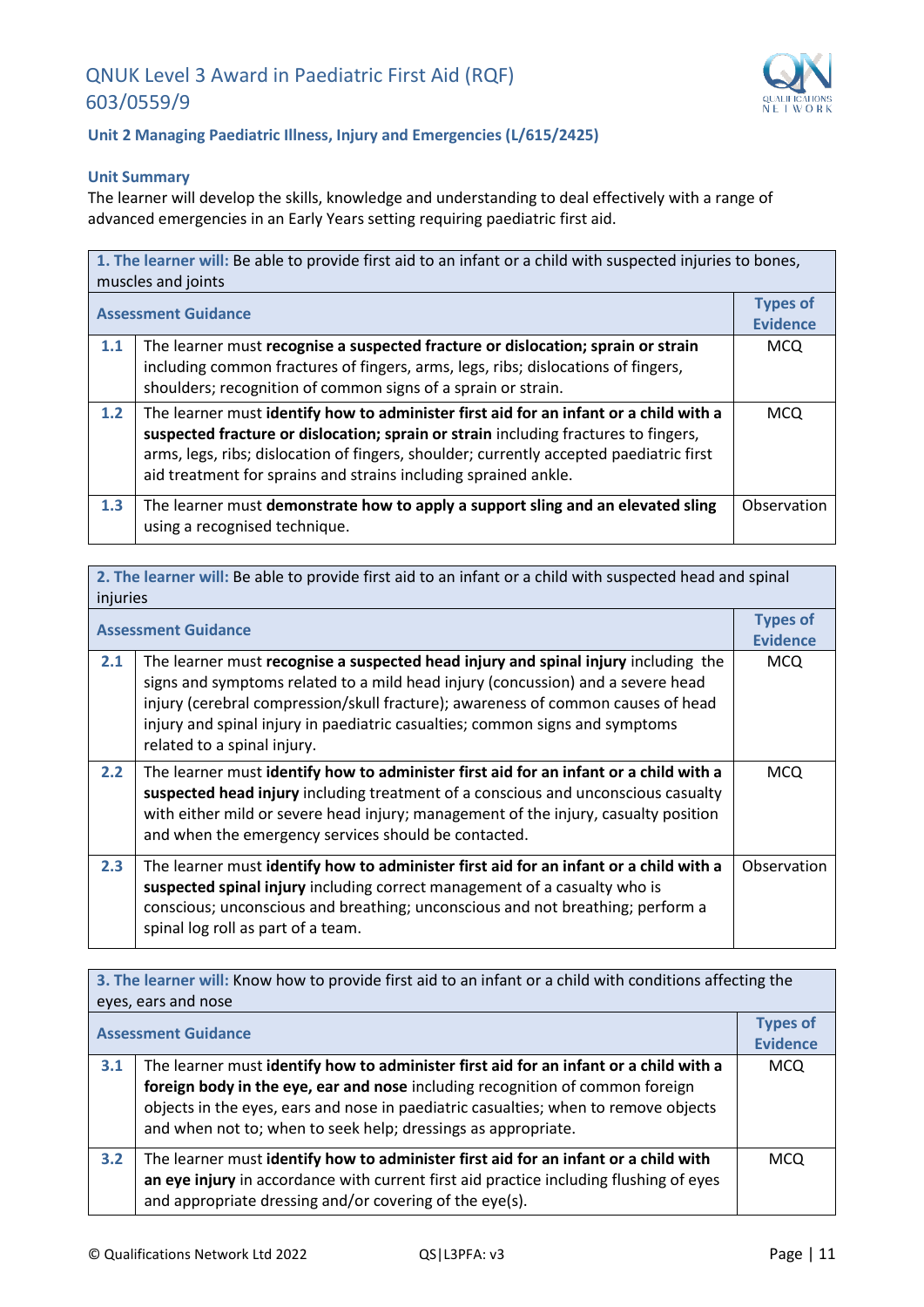

| 4. The learner will: Know how to provide first aid to an infant or a child with an acute medical condition<br>or sudden illness |                                                                                                                                                                                                                                                                                                                                                                                                                                                                                                   |                                    |
|---------------------------------------------------------------------------------------------------------------------------------|---------------------------------------------------------------------------------------------------------------------------------------------------------------------------------------------------------------------------------------------------------------------------------------------------------------------------------------------------------------------------------------------------------------------------------------------------------------------------------------------------|------------------------------------|
| <b>Assessment Guidance</b>                                                                                                      |                                                                                                                                                                                                                                                                                                                                                                                                                                                                                                   | <b>Types of</b><br><b>Evidence</b> |
| 4.1                                                                                                                             | The learner must recognise suspected:<br><b>Diabetic emergency</b><br>$\bullet$<br>Asthma attack<br>۰<br><b>Allergic reaction</b><br>$\bullet$<br><b>Meningitis</b><br>$\bullet$<br><b>Febrile convulsions</b><br>including common causes or triggers for each; common signs and symptoms for<br>each condition.                                                                                                                                                                                  | <b>MCQ</b>                         |
| 4.2                                                                                                                             | The learner must identify how to administer first aid for an infant or a child<br>suspected to be suffering from:<br><b>Diabetic emergency</b><br>$\bullet$<br>Asthma attack<br>۰<br><b>Allergic reaction</b><br>$\bullet$<br><b>Meningitis</b><br>۰<br><b>Febrile convulsions</b><br>۰<br>in accordance with current, approved first aid guidance including when to seek<br>help; suitable positioning; monitoring; condition specific treatment; awareness of<br>relevant emergency medication. | <b>MCQ</b>                         |

**5. The learner will:** Know how to provide first aid to an infant or a child who is experiencing extremes of body temperature **Assessment Guidance Types of Evidence 5.1** The learner must **identify when an infant or a child is suffering from: extreme cold; extreme heat** including common causes; signs and symptoms of hypothermia; heat exhaustion; heat stroke. MCQ **5.2** The learner must **identify how to administer first aid for an infant or a child who is suffering from: extreme cold; extreme heat** in accordance with current, approved first aid guidance including the common treatment for a casualty with hypothermia; heat exhaustion; heat stroke. MCQ

**6. The learner will:** Know how to provide first aid to an infant or a child who has sustained an electric shock **Assessment Guidance Types of Evidence 6.1** The learner must **identify how to safely manage an incident involving electricity** including the importance of switching off power or contacting power company for high voltage powerlines; keeping others back; use of insulating materials as appropriate; to be aware of the possibility of hidden injuries. MCQ **6.2** The learner must **identify how to administer first aid to an infant or a child who has suffered an electric shock** including common treatment for electric shock; removal from/of electrical supply; treatment of burns; awareness of other injuries; possible need for CPR. MCQ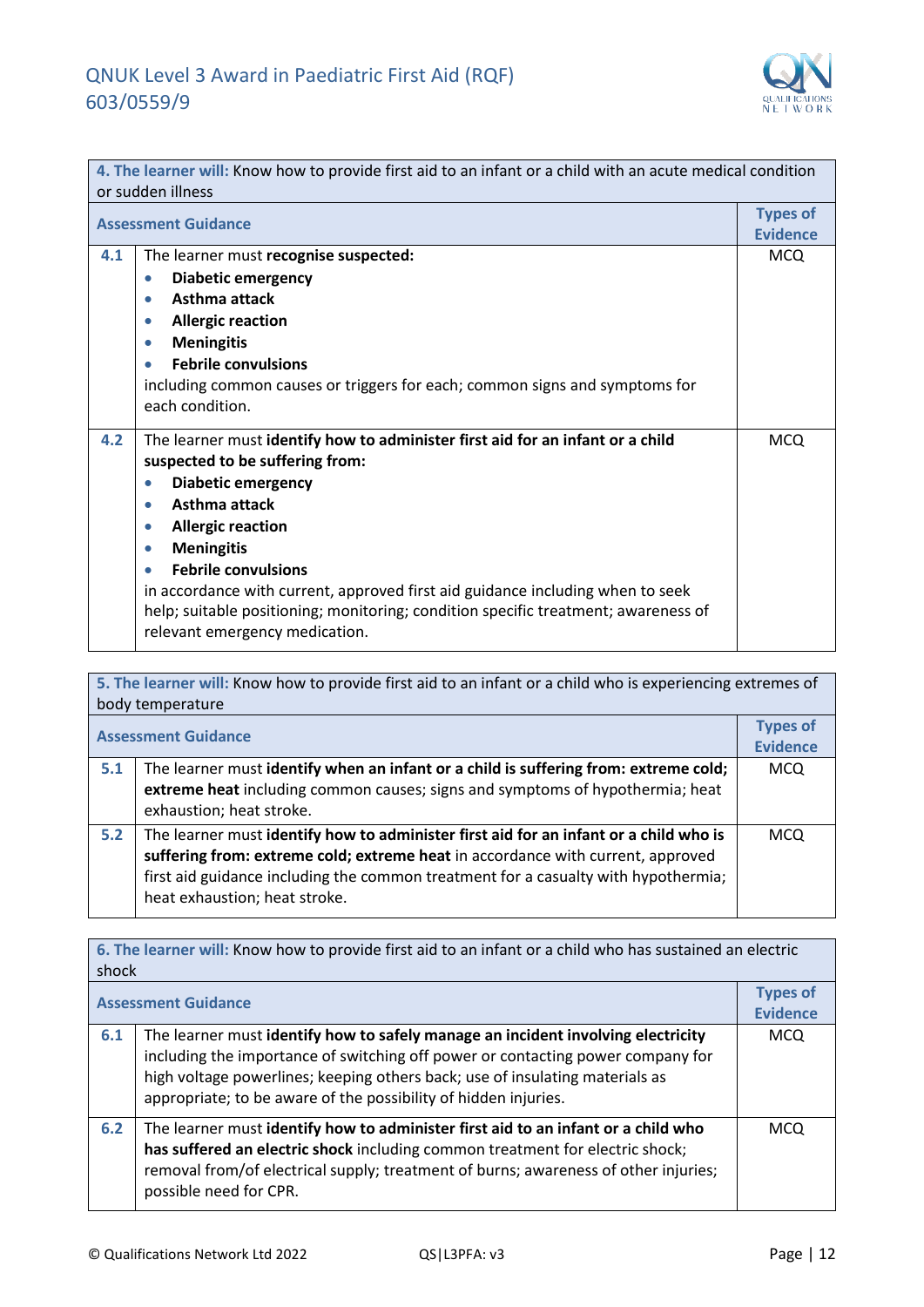

| 7. The learner will: Know how to provide first aid to an infant or a child with burns and scalds |                                                                                                                                                                                                                                                                                  |                                    |
|--------------------------------------------------------------------------------------------------|----------------------------------------------------------------------------------------------------------------------------------------------------------------------------------------------------------------------------------------------------------------------------------|------------------------------------|
|                                                                                                  | <b>Assessment Guidance</b>                                                                                                                                                                                                                                                       | <b>Types of</b><br><b>Evidence</b> |
| 7.1                                                                                              | The learner must identify how to recognise the severity of burns and scalds<br>including assessing the severity of a burn using the criteria of size; causes; age of<br>the casualty; location of the burn; the depth of burn.                                                   | <b>MCQ</b>                         |
| 7.2                                                                                              | The learner must identify how to administer first aid to an infant or a child with<br>burns and scalds in accordance with current, approved first aid guidance including<br>placing the burn under running cold water, the reduction of risk of infection, when<br>to seek help. | <b>MCQ</b>                         |

| 8. The learner will: Know how to provide first aid to an infant or a child with suspected poisoning |                                                                                                                                                                                                                                                 |                                    |
|-----------------------------------------------------------------------------------------------------|-------------------------------------------------------------------------------------------------------------------------------------------------------------------------------------------------------------------------------------------------|------------------------------------|
|                                                                                                     | <b>Assessment Guidance</b>                                                                                                                                                                                                                      | <b>Types of</b><br><b>Evidence</b> |
| 8.1                                                                                                 | The learner must identify how poisonous substances can enter the body including<br>injection; ingestion; inhalation; absorption. Poisons to include plants; fungi;<br>medication; cleaning products; food; airborne pollutants; drugs; alcohol. | <b>MCQ</b>                         |
| 8.2                                                                                                 | The learner must identify how to administer first aid to an infant or a child with<br>suspected sudden poisoning in accordance with current, approved first aid<br>guidance including specific treatment; positioning; when to seek help.       | <b>MCQ</b>                         |

| 9. The learner will: Be able to provide first aid to an infant or a child with anaphylaxis |                                                                                                                                                                                                                                       |                                    |
|--------------------------------------------------------------------------------------------|---------------------------------------------------------------------------------------------------------------------------------------------------------------------------------------------------------------------------------------|------------------------------------|
| <b>Assessment Guidance</b>                                                                 |                                                                                                                                                                                                                                       | <b>Types of</b><br><b>Evidence</b> |
| 9.1                                                                                        | The learner must recognise suspected anaphylaxis in an infant or a child including<br>the common triggers, signs and symptoms of anaphylaxis.                                                                                         | MCQ                                |
| 9.2                                                                                        | The learner must identify how to administer first aid to an infant or a child with<br>suspected anaphylaxis in accordance with current, approved first aid guidance<br>including suitable positioning; when to seek help; monitoring. | MCQ                                |
| 9.3                                                                                        | The learner must demonstrate the use of a 'training device' adrenaline auto-<br>injector in accordance with manufacturer's instructions.                                                                                              | Observation                        |